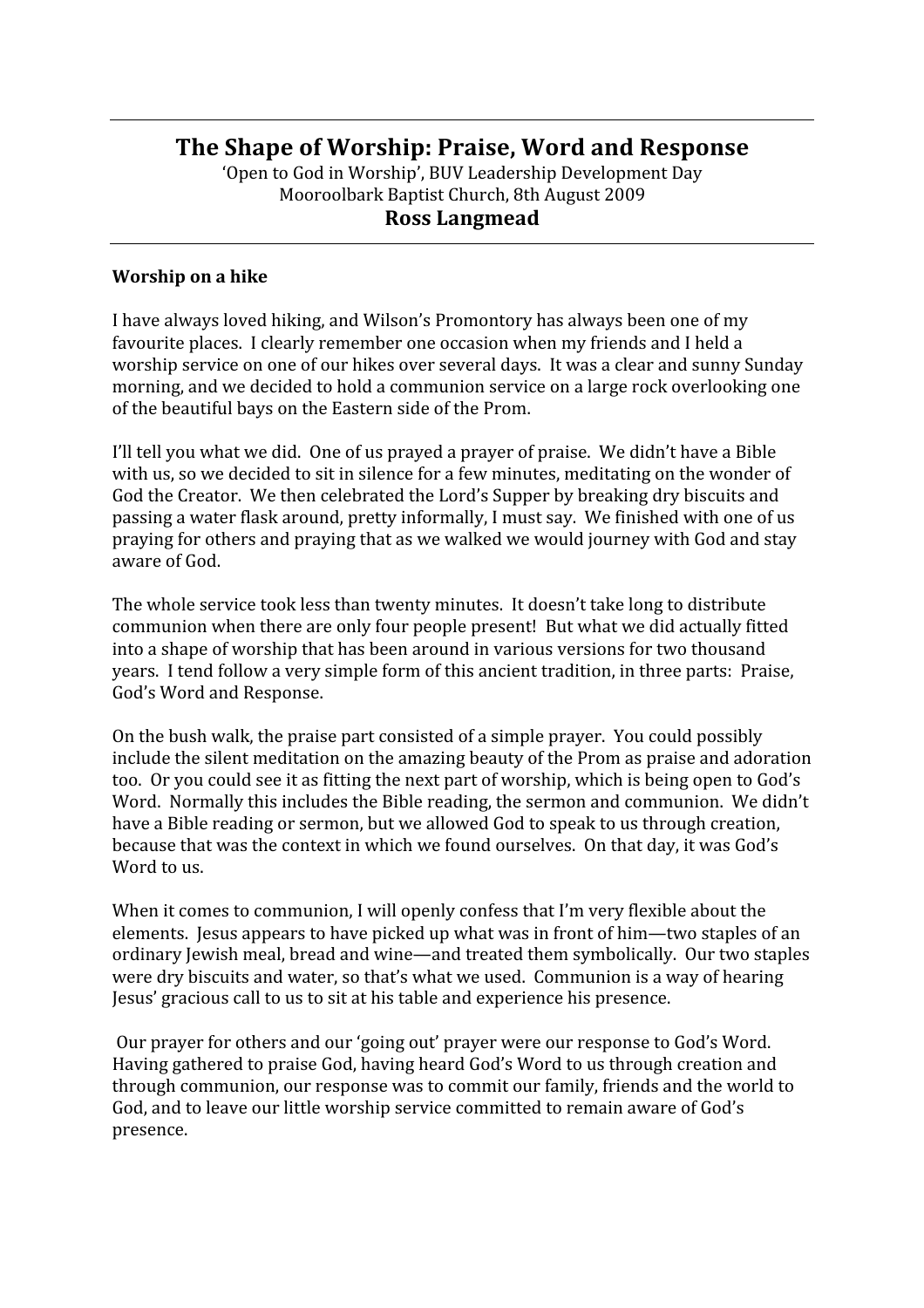This
example
shows
that
we
can
express
the
shape
of
worship
in
vastly
different
ways, whether short or long, whether formal or informal, while still following the timehonoured
shape
of
praise,
hearing
the
Word
and
responding.

## **Worship**

I should make it clear that today I'm talking about worship services. I know that we also worship God in our daily life. To worship means to give honour, or to glorify and praise. In
Romans
12
we
are
called
to
offer
our
whole
lives
as
worship
to
God.

I'm
rather passionate about worship in daily life. I'm keen not to separate Sunday worship from Monday‐to‐Saturday
worship.

But a worship service is an *event*. It focuses our worship. It's something we do together regularly, because we are the church. We come together to declare the saving power of God and allow it to become a reality in our hearts, in our community and in our lives out in
the
world.

You'll
notice
that
my
definition
is
broader
than
simply
saying
that
worship is praise. I'm suggesting that it *includes* praise, but also includes hearing the Good News, hearing the call to discipleship and responding as a community in commitment and looking
outward.

In some circles the term 'worship' has become so narrow that it refers only to songs of praise.
I'm
suggesting
that
we
need
to
be
careful
not
to
let
our
services
be
reduced
to being
thankful
and
revelling
in
love
and
feeling
good.

The
gospel
is
both
grace
and
call. It calls us to respond in costly commitment, to bring the brokenness of the world into the
circle
of
God's
love
and
to
be
part
of
God's
ongoing
mission
to
the
world.

Worship needs
to
nourish
an
outward‐looking
faith
and
serve
us
in
the
nitty‐gritty
as
well
as,
at times,
transporting
us
away
from
the
messiness
of
life.

I would go as far as saying that the way we worship expresses our worldview. What we do
regularly
together
becomes
the
ritual
that
shapes
and
expresses
the
way
we
see
the world.

Being even more specific, there is an ancient Latin saying, which I won't try to say, which means "We believe according as we worship" [lex adorandi est lex credendi].<sup>1</sup> In other
words,
we
express
our
theology
by
the
way
we
worship.

For
example,
if
our
worship
turns
away
from
the
world,
we
are
saying
in
effect
that
God invites us, in turn to God, to leave the world behind. If our worship brings all of life before
God,
we
are
saying
in
effect
that
God
invites
us
to
be
part
of
God's
transforming mission
in
the
world.

### The three-part shape of worship

Let's look in a little more detail at the shape of worship I'm suggesting.

 <sup>1</sup> Alan Richardson, 'Worship', in A new dictionary of theology, eds. Alan Richardson and John Bowden (London:
SCM,
1983),
606.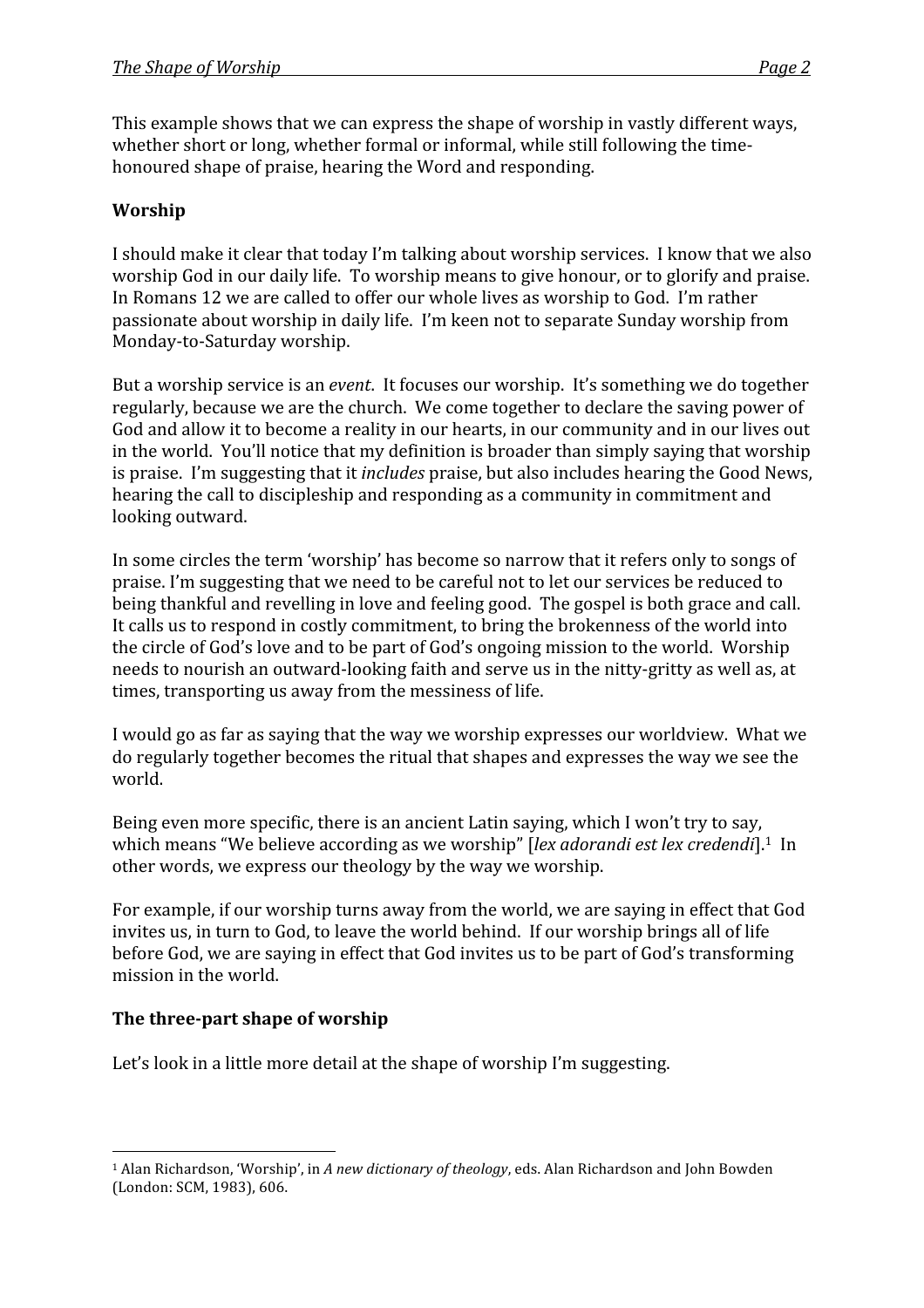In
really
simple
terms,
a
worship
service
moves
from
"God
is
great
and
God
is
here"
to "God reaches out to us with Good News" and "We respond in the Spirit".

The
shape
of
worship
also
expresses
the
simple
fact
that
we
gather,
we
encounter
God and
then
we
disperse
again.

Worship
brings
us
into
a
focused
space
where
we
are
open to God's Word, and then we are sent out again to serve in the world

It reminds us of the Trinity, God as three-in-one: We come to praise God the Creator, to open
ourselves
to
hear
God's
Good
News
in
Jesus
Christ,
and
respond
as
the
church empowered
by
the
Holy
Spirit.

It also reminds us of the history of God at work in the world, or what we might call salvation history: We celebrate the God who made the world and saw that it was good, while acknowledging that sin has spoiled it. We open our minds to hear the Good News that God has acted and still acts in Jesus Christ to save us and transform us. And we respond
to
the
gospel
call
as
a
community
that
goes
out
in
the
Spirit
and
continues God's mission to transform the world, encouraged by Christian hope for the future.

### **Praise**

What are some of the elements of the first part of worship, which I've called, for simplicity,
'praise'?

It usually includes elements of gathering, or approach. In many of our services there is a call to worship. It may be a short Bible passage or an invitation. It may remind us why we have gathered. It may declare the generous invitation of God to be aware of God's presence (note that I didn't say 'come into God's presence'). Speaking for myself, I really
value
it
when
the
call
to
worship
acknowledges
that
we
come
from
a
variety
of places
and
life
situations
and
moods.

We
have
gathered;

this
is
significant.

We may then pray a prayer of praise or adoration, and sing a praise song. I think that this
is
where
many
churches
are
pretty
strong.

At
my
church
I
have
had
to
occasionally remind
an
inexperienced
worship
leader
that
this
is
the
place
for
songs
of
praise,
not songs
of
quiet
petition
or
commissioning
to
service.

If I have any caution to our churches, it is that we examine our songs for the adequacy of their
theology.

For example, some contemporary songs are very individualistic—all about 'I' or 'me' instead
of
reflecting
the
corporate
nature
of
the
church's
worship,
emphasised
so
often in Paul's letters in the New Testament—'we' and 'us'.

As
another
example,
some
praise
songs
focus
more
on
us
than
on
God:

"We
are
going
to praise
you",
rather
than
"You
have
created
us
and
loved
us".

Some
even
go
as
far
as focusing
on
the
benefits
we
confidently
expect
from
God,
instead
of
consisting
of
pure adoration,
in
which
God
is
seen
as
worthy
of
unconditional
praise.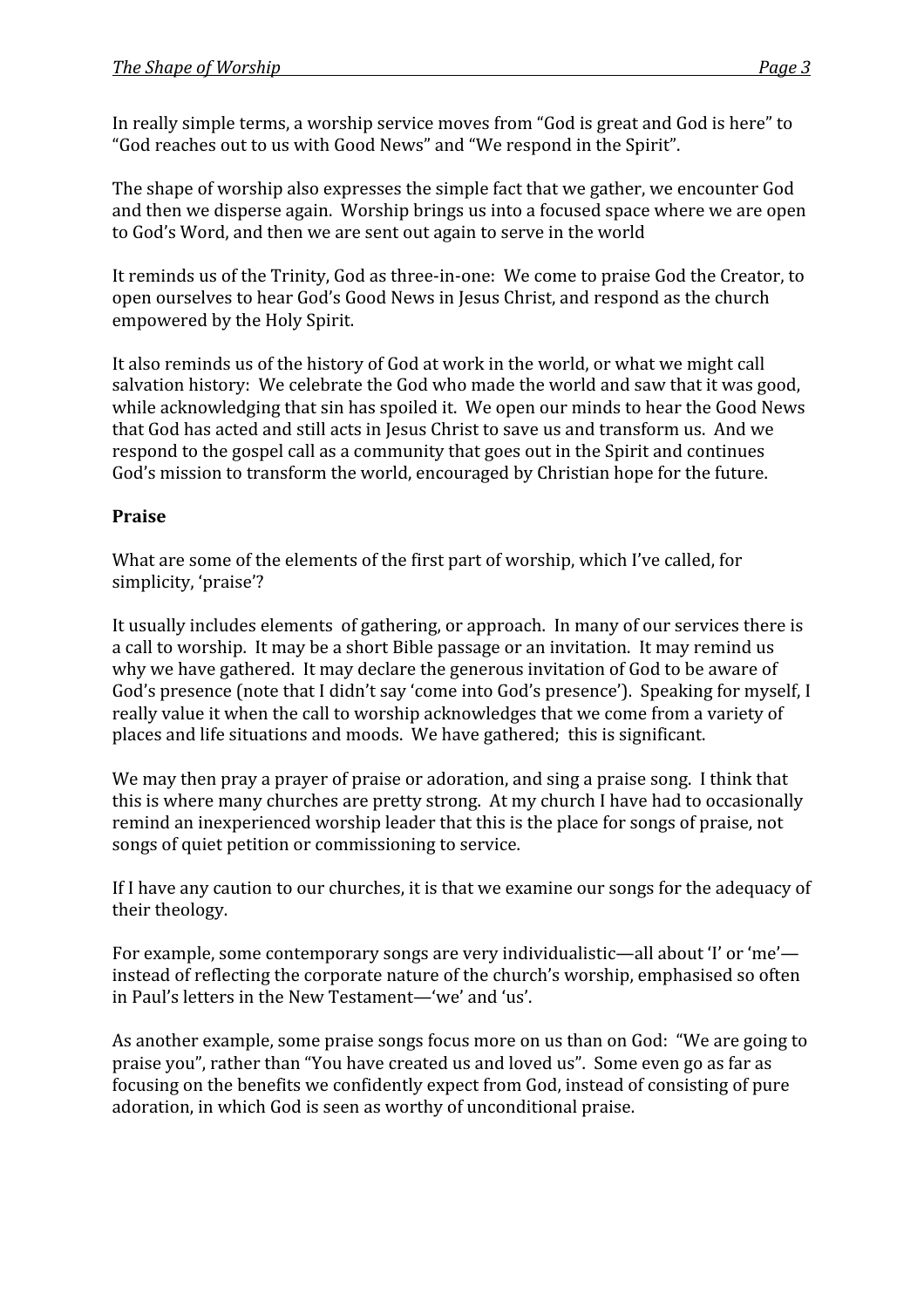One aspect of the approach to worship that many churches neglect is confession and absolution
(declaring
God's
forgiveness).

This
has
been
part
of
the
liturgy
of
the
church since
the
very
beginning,
but
many
evangelical
churches
these
days
have
dropped
it.

It's important because as we approach the God who is holy it is appropriate that we realise
our
sin
and
unworthiness—we
could
not
approach
God
except
for
the
gracious invitation of God. As we celebrate God's good world we realise that our relationship with God is deeply fractured. This is the bridge to the second part of worship, in which we open ourselves to how God deals with sin and brokenness.

It's also important because so many of us—I would even dare to say 'most of us'—come to worship dealing with life's brokenness and feeling its turmoil and even discouragement. If worship begins with praise, and the mood is up, and everyone is bright
and
positive,
without
the
opportunity
to
acknowledge
sin
and
brokenness,
then worship may leave many of us behind, wondering why we can't match the spirituality of those
around
us.

It
helps
if
worship
is
real
and
grounded,
not
demanding
that
we pretend.

A prayer of confession followed by a declaration of God's forgiveness is very helpful, and is
often
forgotten

Just a word on absolution. We Protestants have rejected individual confession as a regular
practice,
and
I
sense
that
many
feel
hesitant
about
any
service
leader
declaring God's forgiveness as if they are taking on the role of priest. But it is not we who absolve each other; we are simply reminding each other of the wonderful promises God makes to us. We may, for instance, read the words of 1 John 1:9: "If we confess our sins, he who is faithful and just will forgive us our sins and cleanse us from all unrighteousness."

### **The
Word**

We could say that the first part of worship is a move by us towards God, though even our
approach
is
in
response
to
God's
invitation.

The
second
part
of
worship
is
clearly
where
God
addresses
us.

It
is
the
hearing
of
God's Word, which comes to us in various ways.

To be specific about God's Word, firstly, we hear it through the Bible. Then, as John 1 tells us, the Word of God is Jesus Christ himself. And thirdly, whenever we discern that God is inviting us, calling us, addressing us, we call it God's Word to us. This might be in a sermon, where a preacher tries hard to understand a Bible passage or a theme and prays
that
his
or
her
reflections
will
become
the
Word
of
God.

So the elements of the part of worship where we open ourselves to God addressing us might
include
the
Bible
readings,
the
sermon,
perhaps
a
time
of
silent
reflection,
songs which express God's call to us to respond in discipleship, and finally, the Lord's Supper. As I'm sure you've often heard, we adults sometimes hear God most clearly through the children's talk! How often, after a well-crafted and plain-speaking kids' talk, do we feel the
sermon
was
superfluous!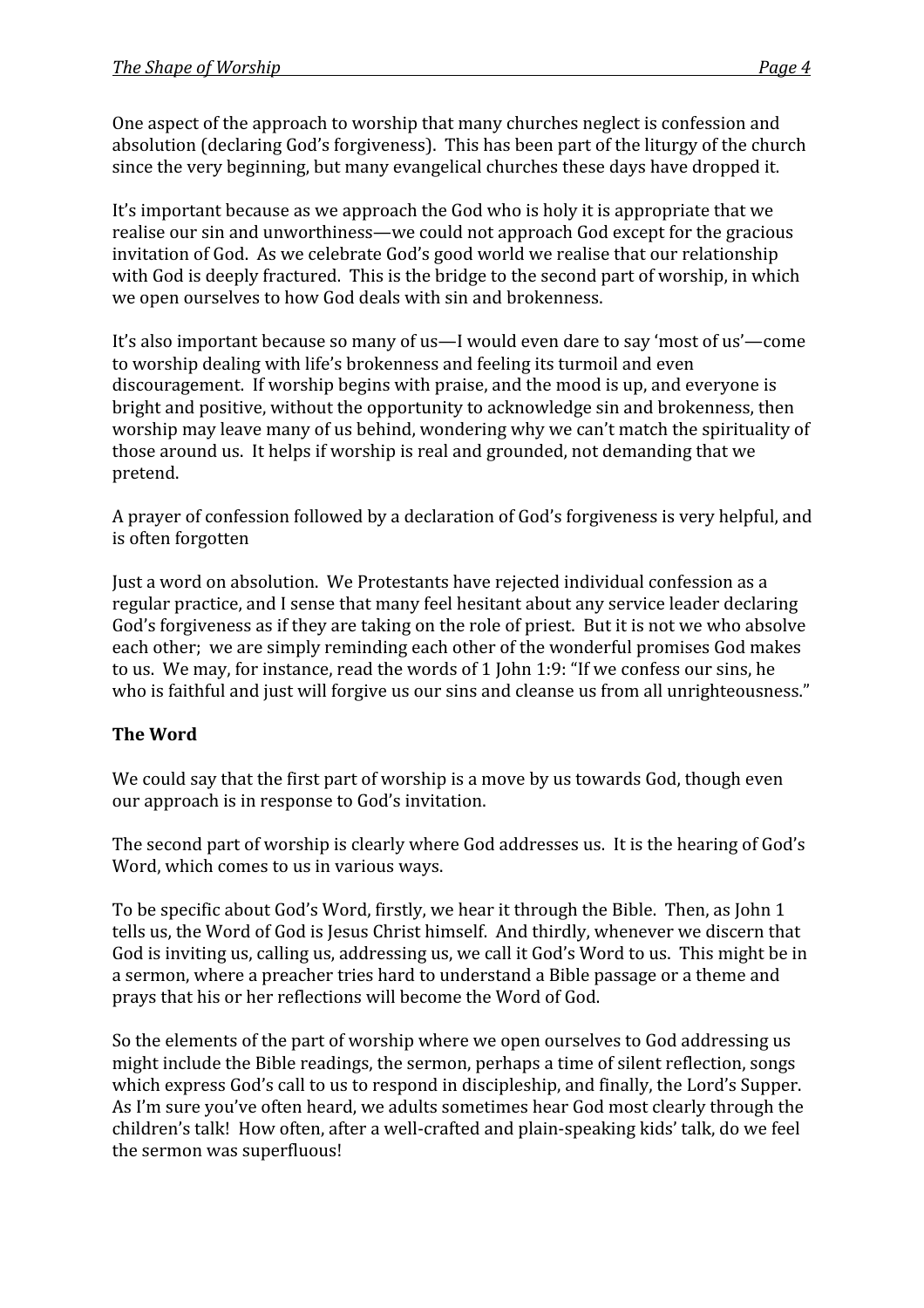At Westgate we approach the sermon time in a variety of ways. Sometimes we interview someone or invite them to give their testimony, because God speaks to us so often in story-form. It might be about their life experience. The speaker might be a Burmese
refugee
whose
faith
in
God
has
survived
being
in
danger,
fleeing
their
village and
being
cooped
up
in
a
refugee
camp
for
years.

It
might
be
about
their
daily
work, relating
where
they
find
God
in
their
work
as
a
nurse,
or
IT
manager
or
teacher. Sometimes
we
have
a
guest,
whether
from
Global
interAction
or
another
group,
and God's Word to us on that day is specific and focused.

And
sometimes,
recognising
how
fast
and
noisy
life
is
for
many
of
us,
we
read
the
Bible and
then
allow
ten
minutes
of
silent
reflection
on
it,
maybe
with
a
guiding
question
to think
about.

Occasionally
we
have
an
outdoors
service,
at
the
nearby
park.

We
celebrate
God's creation
and
allow
God
to
speak
to
us
through
it,
just
as
my
friends
and
I
did
on
our hike.

The
Lord's
Supper
is,
of
course,
a
way
of
declaring
the
Good
News
of
Jesus'
death
and resurrection for us. It is a time in which God invites us to sit at table with Jesus, to share in the life, death and resurrection of Jesus. It reminds us of the suffering. It reminds us of our hope for the future. It reminds us of how central the table of hospitality is in the Christian life. It is a grounded ceremony, using real bread and real grape juice or wine.

Churches
differ
in
the
way
they
approach
it.

At
Westgate
we
usually
begin
the
Lord's Supper by inviting all who wish to explore what it means to follow Jesus to join him at the
table.

This
includes
children.

This
includes
seekers
and
doubters.

But
those
who are
not
on
this
journey
generally
choose
not
to
take
part.

I'd like to emphasise here that to adopt the three-part shape of worship is not to be locked into a complicated liturgy. The liturgical traditions such as the Eastern Orthodox churches,
Roman
Catholic
churches,
Anglican
churches
and
(to
a
lesser
extent)
the Uniting
Church
include
quite
a
few
elements
leading
up
to
communion,
which
we
don't usually include. But we are free to do so if we wish. I wonder if your Baptist church ever
prays
the
Lord's
Prayer?

Does
it
ever
say
any
of
the
historic
Christian
creeds, which have united the worldwide church since the fourth or fifth centuries?

The
second
part
of
worship
is
the
part
when
we
hear
God's
call
to
us.

I
would
be disappointed if it didn't include both the message of grace *and* of call, of comfort *and* of discomfort, of free forgiveness *and* costly discipleship. The gospel is all about losing our lives in order to really gain life, so both sides are involved—taking up the cross as well as
accepting
God's
bountiful
gifts
of
freedom
and
new
life.

### **Response**

When it comes to the third part of worship, our response, I often feel that the way we often
do
it
in
churches
is
rather
narrow,
and
limited
to
an
internal
response,
what
we might
call
a
vertical
response—between
God
and
me.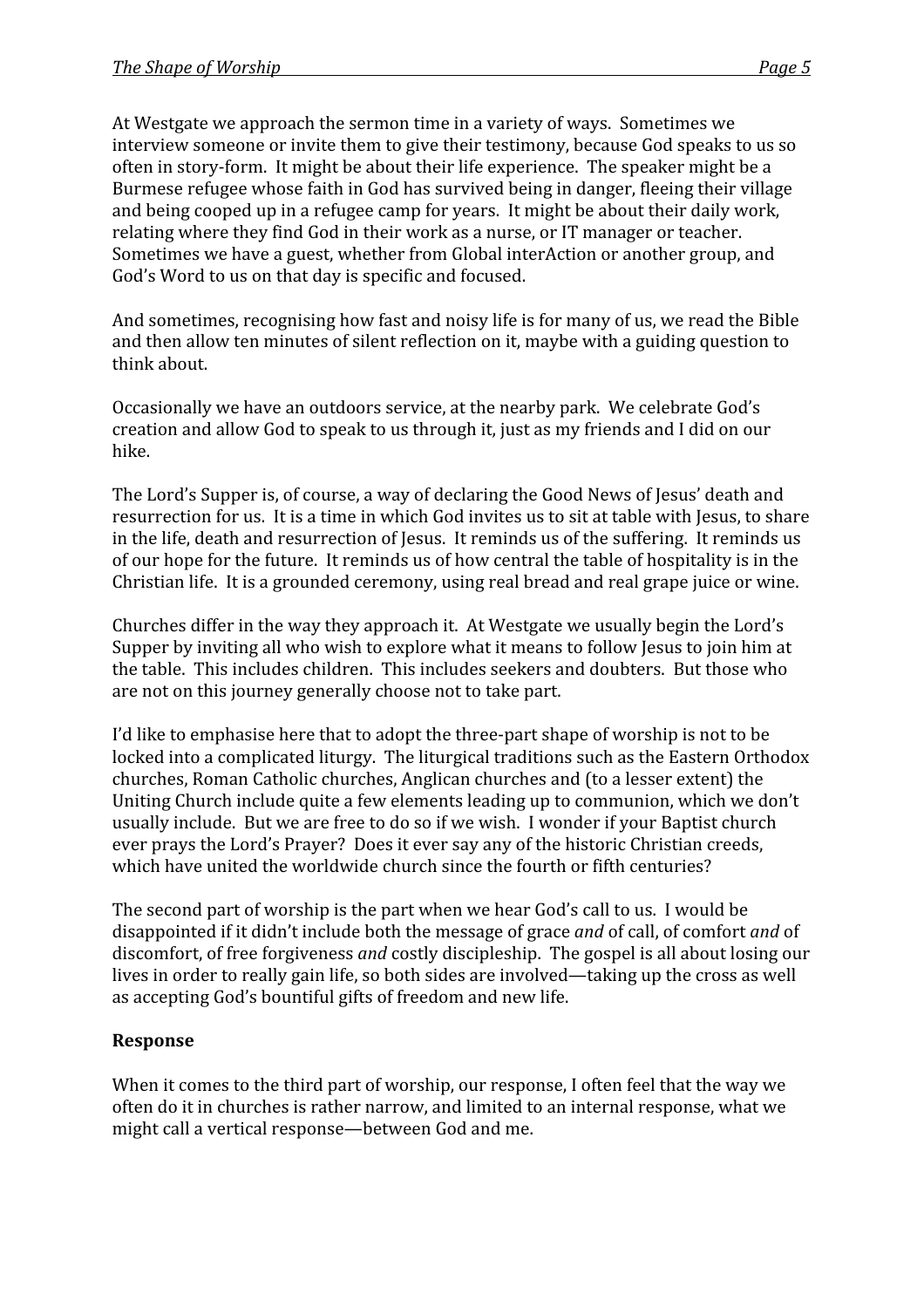But in response to the Word of God it is the church as a whole that responds. It is the church
that
picks
up
its
call
and
begins
to
look
outwards.

It
begins
by
affirming
its identity
as
a
community,
hearing
community
news,
praying
for
each
other,
and
passing the peace. It even includes the offering, which is a response to God's generosity and a commitment
to
the
ministry
of
the
church.

In
smaller
congregations
it
might
even include
discussing
the
sermon.

When
you
think
about
it,
a
sermon
is
a
lousy
way
to educate,
or
engage
people.

It's
a
monologue,
with
no
come
back,
no
discussion questions,
no
guarantee
that
anyone
actually
stayed
awake
for
it
all.

Our response includes praying for each other and then world. I have been to church services where there has been no intercessory prayer. It has felt as if the whole service existed for us to get high on God, but then we've not responded to the call to mission, the
call
to
pray
for
the
world,
the
call
to
be
the
church.

At
Westgate
we
have
extremely
moving
prayers
for
the
world
and
each
other,
which often move me to tears. Many in the congregation are from Burma; they might not have much
English,
and
they
might
have
been
through
incredible
hardship.

So
we
use
tapers and
a
sandbox.

No
words
are
required.

We
invite
people
to
come
forward
and
to
voice their
prayers
only
if
they
want
to,
and
in
whichever
language
they
want
to.

Sometimes people
are
silent,
but
we
see
their
tears.

Often
children
and
teenagers
come
forward, even
the
coolest
teenagers
who
take
part
in
no
other
part
of
worship
services.

In smaller churches you can allow anyone to get up and share community news. At our church
it
reminds
us
how
much
is
going
on
and
what
a
variety
of
ministries
there
are. Personal joys and sorrows are shared. Part of our response to God's Word is to share and
care
and
form
a
new
community
which
is
the
body
of
Christ.

This
is
the
time
to
sing
songs
of
discipleship,
commitment,
service,
fellowship,
mission and life in the Spirit, not a time to return again simply to praise.

This
time
of
response
is
intrinsically
forward‐looking.

It
strains
at
the
future,
longing for God to come in fullness. It lives in the space between the 'already' and the 'not yet'. It is intensely missional, accepting that we have been called to participate in God's mission.

It
expresses
the
overall
belief
that
worship
and
mission
are
interlinked because
in
worship
we
declare
that
god
has
acted,
is
acting
and
will
act,
not
least through
us
responding
in
mission.

And then, finally, our response is to turn outwards again. We have gathered, we have heard,
and
now
we
disperse
for
ministry
and
mission.

We might say or sing a benediction, that is, a parting blessing. We might send each other
out,
commissioning
each
other
to
do
God's
work.

You
may
know
that
the
Catholic term
for
the
Mass
comes
from
the
final
words
of
the
liturgy—*Ite,
missa
est*—which means,
"Go,
the
dismissal
is
made".

Or
as
one
writer
has
suggested,
"Dismissed!
Get
out into
the
world".

If the response is broad enough to encompass several dimensions—our internal response,
the
affirmation
of
community
and
the
sending
out
of
the
church
in
the
power of the spirit—then a full-bodied response it is indeed. Worship will have meant